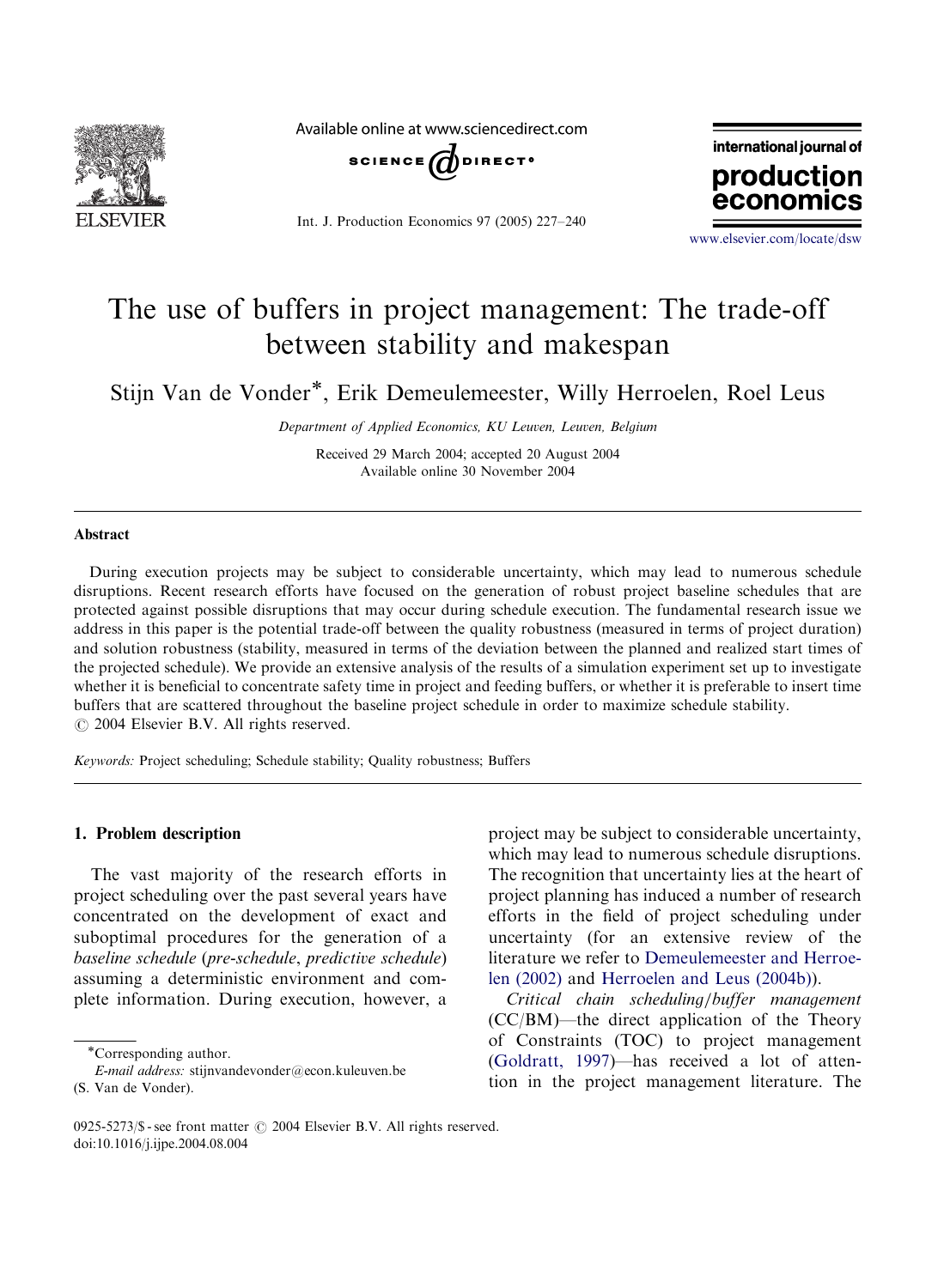fundamental working principles of CC/BM have been reviewed by [Herroelen et al. \(2002\)](#page--1-0). CC/BM builds a baseline schedule using aggressive<sup>1</sup> median or average activity duration estimates. The safety in the durations of activities that was cut away by selecting aggressive duration estimates is concentrated in the form of a project buffer (PB) that is positioned at the end of the so-called critical chain. The critical chain (CC) is defined as the longest chain<sup>2</sup> of precedence and resource dependent activities that determines the overall duration of aproject. The project buffer should protect the project due date from variability in the critical chain activities. Feeding buffers (FB) are inserted whenever a non-critical chain<sup>3</sup> activity joins the CC. Clearly, the CC/BM idea is to protect the project due date against the disruptions that may occur during project execution. As such it can be viewed as a procedure for generating makespan (due date) protective schedules. Due date protection, however, is only one side of the coin and relates to the sensitivity of the project makespan to activity disruptions, i.e. to the quality robustness of the baseline schedule. For executing a project, on the other hand, the CC/BM approach does not rely on the buffered schedule but on a so-called projected schedule. This schedule is precedence and resource feasible and is to be executed according to the roadrunner mentality, i.e the so-called gating tasks (activities with no non-dummy predecessors) are started at their scheduled start time in the buffered schedule while the other activities are started as soon as possible. The projected schedule is recomputed when disruptions occur. Neither the buffered schedule nor the projected schedule are constructed with a view to stability (solution robustness, i.e. the insensitivity of planned activity start times to schedule disruptions).

An ideal schedule should combine solution robustness (i.e. be stable) and quality robustness (i.e. be makespan protective). The fundamental research issue we address in this paper is the potential trade-off between quality robustness (measured in terms of project duration) and solution robustness (stability, measured in terms of the deviation between the planned and realized start times) of the projected schedule. By means of simulation we investigate whether it is beneficial to concentrate safety time in project and feeding buffers as done by the original CC/BM approach and a modified CC/BM approach developed in this paper, or whether it is preferable to insert time buffers scattered throughout the project schedule, as done by the adapted float factor model (ADFF) developed by [Leus \(2003\).](#page--1-0)

The remainder of the paper is organized as follows. The next section describes the set-up of our computational experiment. We describe the scheduling mechanism used by the original and modified CC/BM approach and the ADFF heuristic. The original and modified CC/BM approaches are used as representatives of scheduling algorithms that aim at generating makespan protective schedules. ADFF is used as a representative of scheduling algorithms that aim at generating solution robust schedules. We also describe the metrics used for measuring solution and quality robustness. Section 3 describes the experimental results obtained by the three scheduling heuristics. The last section is reserved for our overall conclusions.

### 2. Set-up of the computational experiment

We assume that projects are represented in activity-on-the-node representation, where the precedence constraints are of the finish-start type with zero time-lag. An example network with ten activities is given in [Fig. 1.](#page--1-0) Nodes 0 and 9 are the dummy start and end nodes, respectively. We make abstraction of resource usage and assume that activity durations are random variables with known distribution. The first number above each node represents the corresponding mean activity duration, to be used in generating a baseline

 ${}^{1}$ Goldratt (1997) proposes to build schedules by using activity durations that cover the time to do the work without any safety, based on a 50% confidence level rather than on the 80–90% confidence levels that he claims to be in common use in project management practice. These durations are called aggressive. <sup>2</sup>

 $<sup>2</sup>$ If there is more than one critical chain, an arbitrary choice is</sup> made.

<sup>&</sup>lt;sup>3</sup>A non-CC can be every chain of one or more activities that does not determine the project lead time.